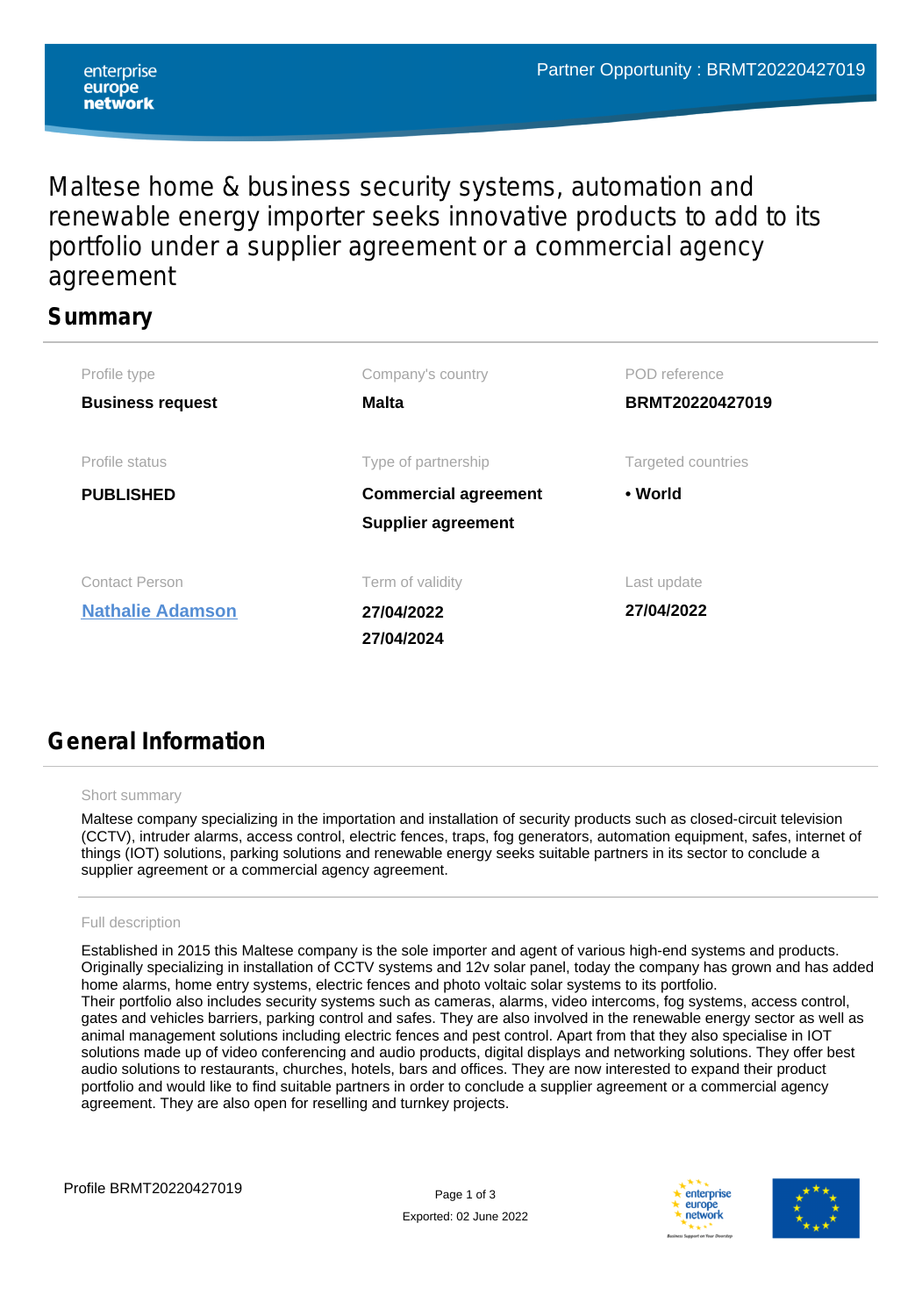Advantages and innovations

Stage of development The Sustainable Development goals

**Already on the market • Goal 9: Industry, Innovation and Infrastructure**

IPR Status

**No IPR applied**

# **Partner Sought**

Expected role of the partner

The company is looking for suppliers or manufacturers in security systems and renewable energy sectors. They are interested in representing other companies for turnkey projects, reselling products or importing products within their sectors. They would like to conclude a supplier agreement or a commercial agency agreement with suitable partners.

**Commercial agreement**

**Supplier agreement**

Type of partnership Type and size of the partner

- **SME <=10**
- **SME 50 249**
- **Other**
- **Big company**
- **SME 11-49**

## **Dissemination**

Technology keywords

- **06001021 Single Use Products and Consumer Goods**
- **02009022 Security systems**

Market keywords

- **01004001 Local area networks**
- **02007014 Other industry specific software**
- **01001002 CATV and pay TV systems**
- **06002003 Power grid and distribution**
- **09003004 Distributors, imports and wholesalers**